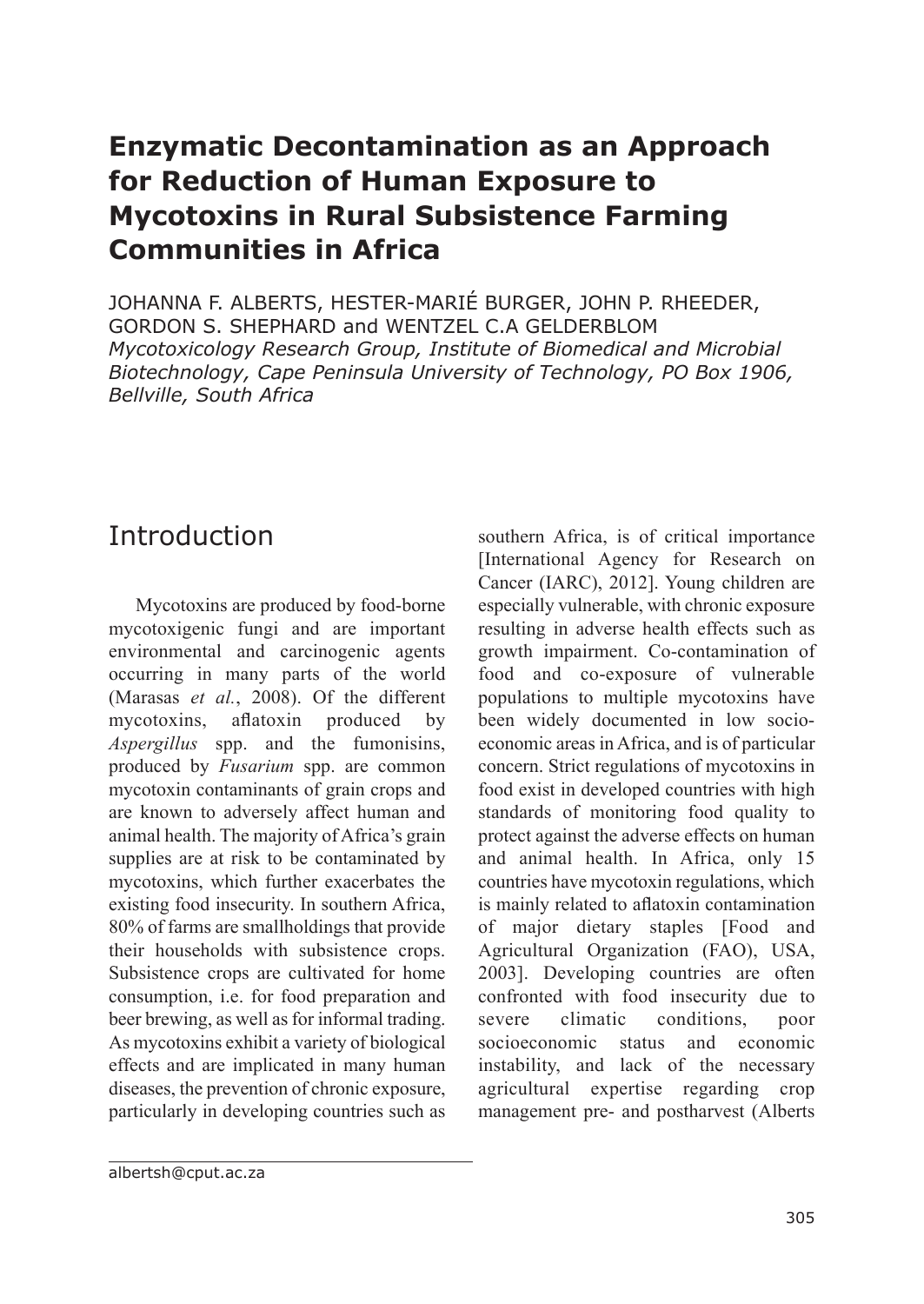*et al.*, 2017). Apart from the economic losses encountered, these conditions increase the risk of mycotoxin exposure on a daily basis and the associated adverse health effects. The fate of poor quality food is also a concern, as it might still be consumed by humans and/or animals in times of food scarcity. These scenarios require ingenious ways to reduce mycotoxin exposure in low socio-economic rural communities where access to sophisticated removal techniques is not available or practically viable. Population groups that are the worst affected include subsistent maize growing farmer communities where mycotoxin levels are not monitored, as mono-cereal crops are cultivated and consumed locally. The World Health Organisation (WHO, 2006) made several recommendations for mycotoxin reduction and control relevant to rural farming communities, involving approaches such as the implementation of simple and practical mycotoxin reduction techniques at household level to effectively reduce exposure.

# Biologically based interventions for control of mycotoxigenic fungi and mycotoxins

The lack of effective and environmentally safe chemical control methods against fungal growth and mycotoxin production in food crops, has led to investigations into biologically safe alternatives to prevent these contaminants from entering the food chain (Alberts *et al.*, 2016). Biological pesticides and methods involving natural resources such as plants, microorganisms, genetic factors thereof and clay minerals are popular alternatives being evaluated.

306

Mycotoxigenic fungal infection and mycotoxin production are effectively reduced by several natural and biological methods, pre- and postharvest. Pre-harvest control methods include breeding for resistant maize cultivars; introduction of biocontrol microorganisms; application of phenolic plant extracts; and expression of antifungal proteins and mycotoxin degrading enzymes in transgenic maize cultivars. Postharvest approaches include the sequestering of mycotoxins from food by natural clay adsorbents and enzymatic degradation of mycotoxins. However, these technological approaches are currently mainly aimed at commercialization; application in animal feed; and in areas with established infrastructure, i.e. developed countries.

# Enzymatic degradation of mycotoxins postharvest

Enzymatic degradation of mycotoxins in food sources postharvest is a new research field with plenty of scope for novel developments and improvement of the safety aspects of treatment methods (Alberts *et al.*, 2016; 2017). The focus is on targeted modification of the chemical structures by enzymatic cleavage or conversion of chemical bonds/groups that play a key role during cytotoxicity (Alberts *et al.*, 2006; 2009; Gelderblom *et al.*, 1993; Heinl *et al.*, 2010). Enzymatic detoxification of aflatoxin  $B_1$  (AFB<sub>1</sub>) mainly focuses on cleavage of the double bond of the furofuran ring through oxidation. The furofuran ring is actively involved in oxidation of  $AFB<sub>1</sub>$  to  $AFB<sub>1</sub>$ -8,9epoxide, a highly reactive precursor of malignant transformation (Minto and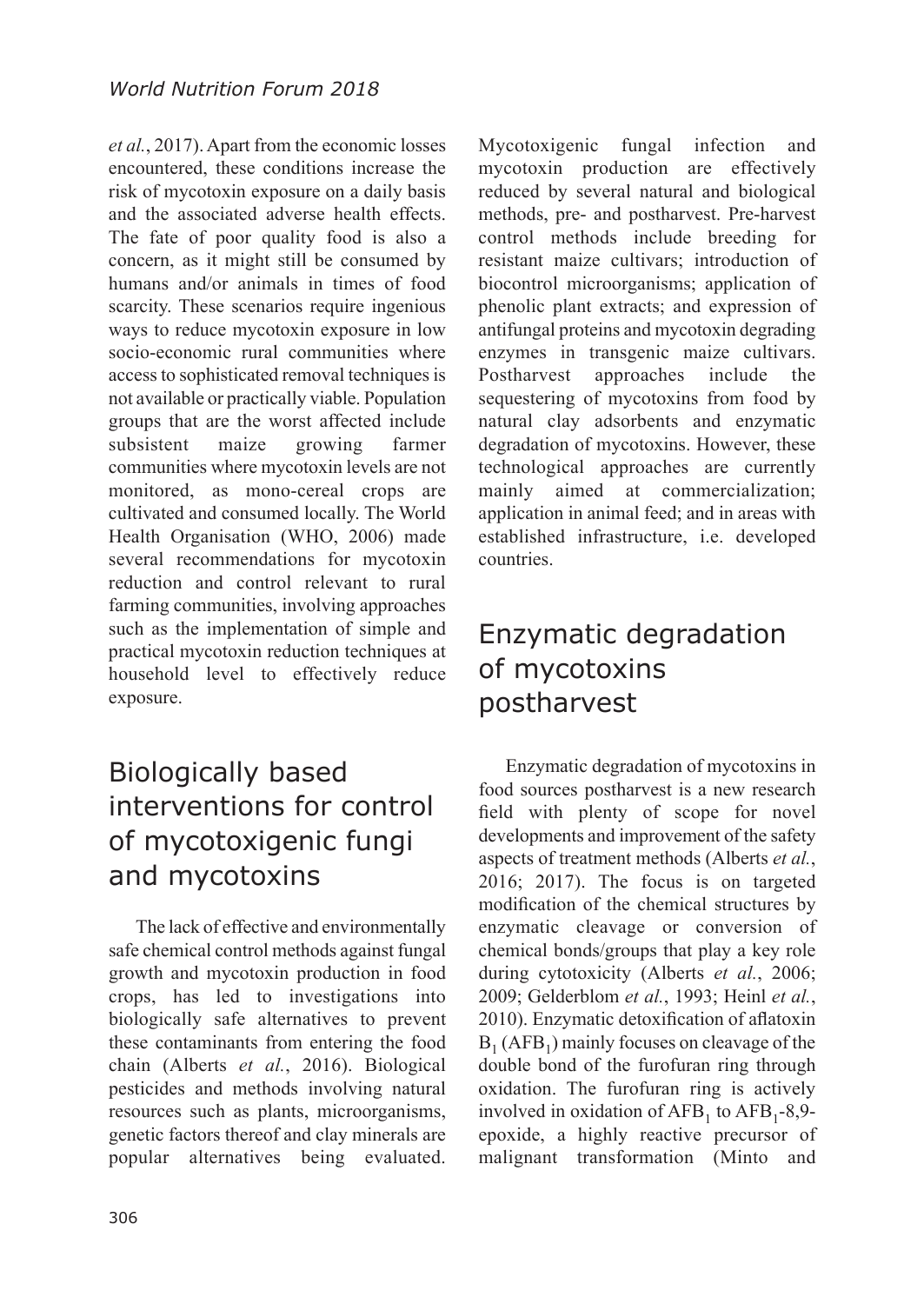Townsend, 1997; Mishra and Das, 2003). Microbial manganese peroxide and oxidase enzymes catalyse cleavage of the 8,9-unsaturated carbon-carbon bond of  $AFB<sub>1</sub>$  through oxidation and hydrolysis to AFB<sup>1</sup> -8,9-dihydriol(Wang *et al.*, 2011; Yehia, 2014; Wu *et al.*, 2015). Treatment with laccase enzymes resulted in effective reduction of the mutagenic properties of  $AFB<sub>1</sub>$  (Alberts *et al.*, 2009). With regards to the fumonisins, the free amino group plays a pivotal role in its toxicological effects *in vitro* and *in vivo*, while the tricarballylic acid moiety is suggested as a requirement for effective absorption of the fumonisins from the gut of rats (Gelderblom *et al.*, 1993). Microorganisms and enzymes capable of degrading  $FB<sub>1</sub>$  include carboxylesterase and amino oxidase enzymes of *Exophiala spinifera* ATCC 74269, *Rhinocladiella atrovirens* ATCC 74270 as well as carboxylesterase and aminotransferase enzymes of Bacterium ATCC 55552 and *Sphingopyxis macrogoltabida* MTA144 (Blackwell *et al.*, 1999; Duvick *et al.*, 1998a; 1998b; Heinl *et al.*, 2010; Hartinger *et al.*, 2011). Detoxification is achieved through de-esterification of fumonisin  $B_1$  (FB<sub>1</sub>) and subsequent deamination of hydrolysed  $FB<sub>1</sub>$ (HFB<sub>1</sub>) with the formation of 2-keto HFB<sub>1</sub>. Recently, a commercial fumonisin esterase FumD (EC 3.1.1.87), FUMzyme® (BIOMIN, Austria) of bacterial origin (Sphingopyxis macrogoltabida MTA144), capable of effectively hydrolysing  $FB<sub>1</sub>$  was developed. The enzyme activity is specific and irreversible, while the hydrolysis product,  $HFB<sub>1</sub>$ , exhibited considerable less cytotoxicity when evaluated in pig intestine, as indicated by sphinganine/sphingosine ratios in the liver and plasma; intestinal immune response; the absence of hepatotoxicity; and the intestinal morphology (Oswald *et al.*, 2012). FUMzyme® has been registered safe for humans, animals, and the

environment by the European Food Safety Authority (EFSA). Although enzymatic detoxification has become a promising approach, application is presently directed towards the animal feed industry (Moll *et al.*, 2011).

# Community-based interventions for reduction of mycotoxins postharvest

Approaches such as culturally sensitive, simple, practical and affordable mycotoxin reduction techniques at household level, for subsistence farming communities in developing countries, are becoming increasingly important, i.e. hand-sorting, winnowing, washing, flotation and dehulling of grains (Alberts *et al.*, 2017). These methods are especially applicable to the preparation of maize-based food in rural subsistence farming households. Hand sorting of maize kernels results in 69-71% reduction in fumonisins levels and lower mass loss than dehulling (Van der Westhuizen *et al.*, 2010; Desjardins *et al.*, 2000; Fandohan *et al.*, 2006; Afolabi *et al.*, 2006; Kimanya *et al.*, 2008; Matumba *et al.*, 2015). Dehulling and shelling of maize are common practices in West Africa (Fandohan *et al.*, 2006), with the removal of the pericarp, an effective way to reduce mycotoxin contamination. Mechanical shelling and dehulling of maize by various methods (shelling by hand; handle-operated shellers; motorized shellers) result in 57-65% reduction in fumonisin levels; however, it causes damage to maize kernels and considerable mass loss (Fandohan *et al.*, 2006; Matumba *et al.*, 2015).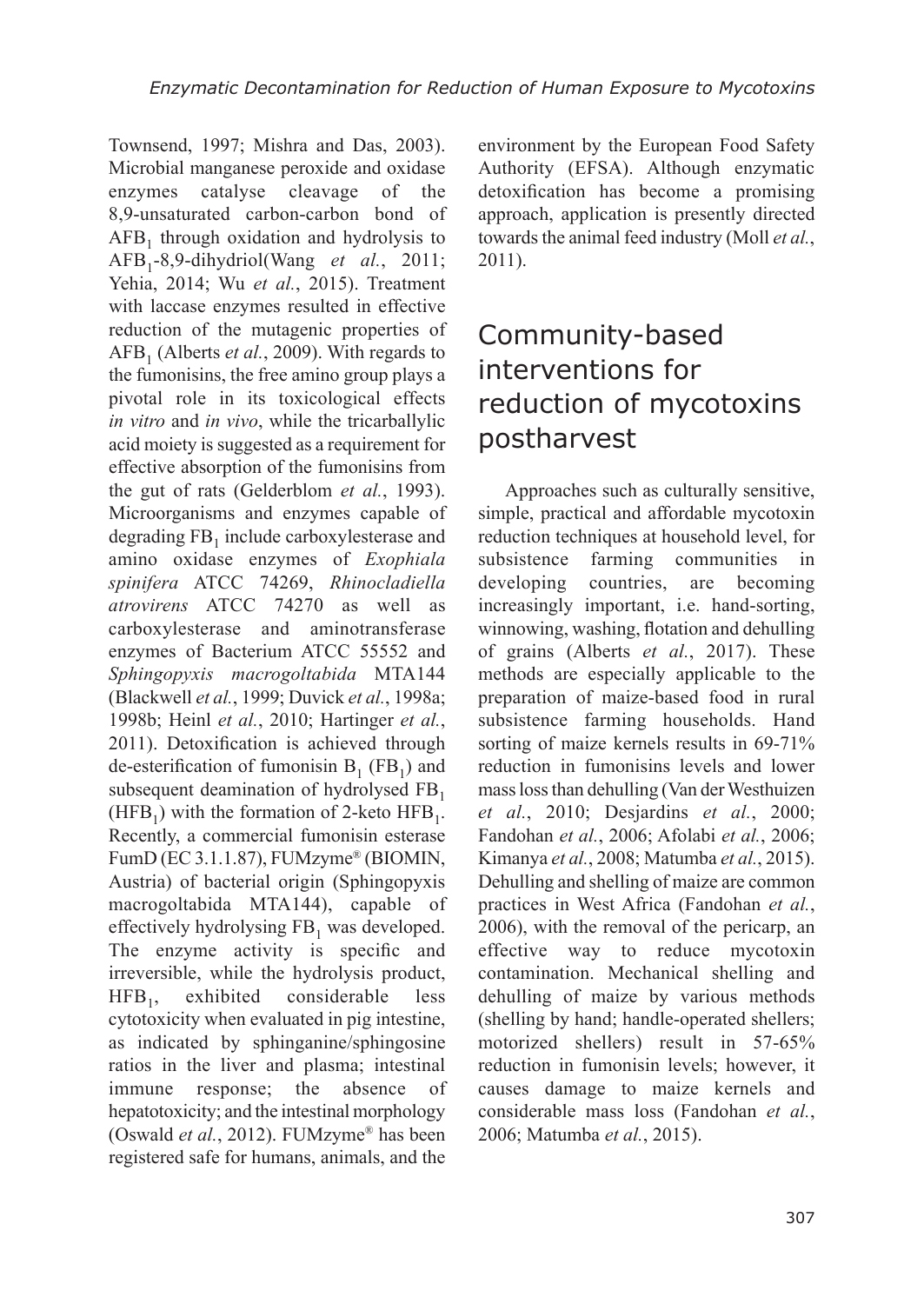Maize washing complementary to sorting results in additional 13-15% reduction in fumonisin levels (Van der Westhuizen *et al.*, 2011; Fandohan *et al.*, 2006; Matumba *et al.*, 2015). In South Africa a simple, practical and culturally sensitive hand-sorting and washing intervention method was developed and implemented for reduction of fumonisin exposure in a subsistence maize-farming community. The two-step maize kernel water wash method developed by Van der Westhuizen *et al.* (2010; 2011) involved visually sorting of maize kernels followed by a 10 min water wash method in a rural subsistence maize farming community in the Eastern Cape Province of South Africa, resulting in an overall decrease of 84% in fumonisins; 62% reduction in the probable daily intake (PDI); and 52% reduction in urinary excretion of  $FB<sub>1</sub>$ .

### Integration of community-based approaches with technological advances

Several commercial products for biological control of mycotoxigenic fungal diseases and the mycotoxins have been developed for application alone, in combination or as part of an integrated control strategy (Alberts *et al.*, 2016; 2017). Application is, however, limited in low socio-economic rural subsistence farming communities due to a lack of infrastructure, resources and access to technologies. Certain technologies such as enzymatic methods and montmorillonite clay adsorbents could in future find application in combination with community-based reduction methods. There are, however, challenges regarding integration and sustainability of technological

308

and community-based mycotoxin reduction strategies into remote rural subsistence farming communities, including (i) the availability of grains (food security), (ii) the traditional use of mouldy grains (beermaking, specific grain-based dishes or animal feed), (iii) cultural beliefs and practices, (iv) education level, and (v) the socioeconomic status of the specific population (Kimanya *et al.*, 2008; Fandohan *et al.*, 2006). Advantages of interventions involving practical methods usually take the form of improved health outcomes rather than market outcomes (Wu and Khlangwiset, 2010a; 2010b). Public health interventions should be culturally sensitive; be implemented through educational campaigns; and must have financial and infrastructural support to be feasible in remote rural areas where they are most needed.

#### Future approaches

Different approaches utilizing enzymatic detoxification to safeguard human populations in rural subsistence communities are envisaged. In order to reduce mycotoxin exposure of rural farming communities to mycotoxins, detoxifying enzymes could be introduced during the routine water washing of grains prior to food preparation (Van der Westhuizen *et al.*, 2011), resulting in increased reduction of mycotoxin levels. For a commercial application, the enzymes could be incorporated during dry milling of maize (Burger *et al.*, 2013). Enzymes could be introduced during the initial moisture conditioning step and mycotoxin levels monitored in milling fractions throughout the milling process. Enzymatic reduction of mycotoxin levels in milling fractions could have an important commercial effect, as well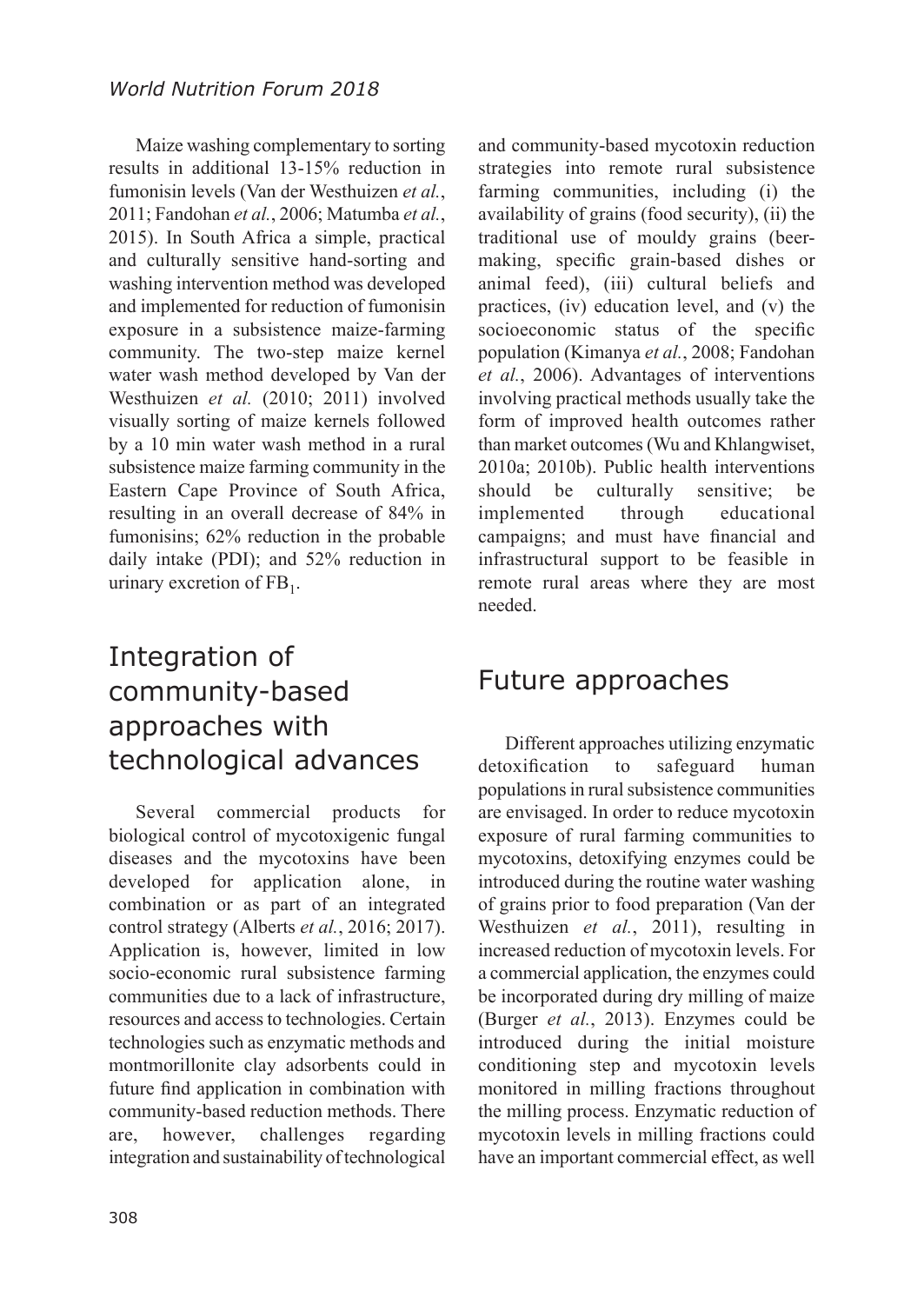as an impact on food security, i.e. an increased amount of certain milling fractions will be available for incorporation into animal feed, and the amount of grain wastage generated during milling will be reduced.

Enzymatic detoxification of mycotoxins in grains could make an important contribution to ensure food security in poverty challenged environments where food has become a scarce commodity

due to severe climatic conditions, including prolonged droughts. The advantages of enzymatic approaches could include (i) limitation of mycotoxin exposure, (ii) reduction of the amount of contaminated food wastage, (iii) reduction of the amount of contaminated food that will enter the food chain in times of food insecurity, and (iv) commercial advantages for the animal feed industry.

#### References

**Afolabi C.G., Bandyopadhyay R., Leslie J.F. and Ekpo E.J.A. (2006)** Effect of sorting on incidence and occurrence of fumonisins and *Fusarium verticillioides* on maize from Nigeria. Journal of Food Protection, 69, 2019-2023.

**Alberts J.F., Engelbrecht Y., Steyn P.S., Holzapfel W.H. and van Zyl W.H. (2006)** Biological degradation of aflatoxin  $B_1$  by *Rhodococcus erythropolis* cultures. International Journal of Food Microbiology, 109, 121-126.

**Alberts J.F., Gelderblom W.C., Botha A. and van Zyl W.H. (2009)** Degradation of aflatoxin  $B_1$  by fungal laccase enzymes. International Journal of Food Microbiology, 135, 47-52.

**Alberts J.F., Lilly M., Rheeder J.P., Burger H.M., Shephard G.S. and Gelderblom W.C.A. (2017)** Technological and community-based methods to reduce mycotoxin exposure. Food Control, 73, 101- 109.

**Alberts J.F., van Zyl W.H. and Gelderblom WCA. (2016)** Biologically based methods for control of fumonisin-producing *Fusarium* species and reduction of the fumonisins. Frontiers in Microbiology, DOI: 10.3389/ fmicb.2016.00548.

**Bacon C.W., Yates I.E., Hinton D.M. and Meredith F. (2001)** Biological control of *Fusarium moniliforme* in maize. *Environmental Health Perspectives*, 109, 325-332

**Blackwell B.A., Gilliam J.T., Savard M.E., Miller D. and Duvick J.P. (1999)** Oxidative deamination of hydrolysed fumonisin  $B_1$ (AP1) by cultures of *Exophiala spinifera*. Natural Toxins, 7, 31-38.

**Burger H.M., Shephard G.S., Louw W., Rheeder J.P. and Gelderblom W.C.A. (2013)** The mycotoxin distribution in maize milling fractions under experimental conditions. International Journal of Food Microbiology, 165, 57-64.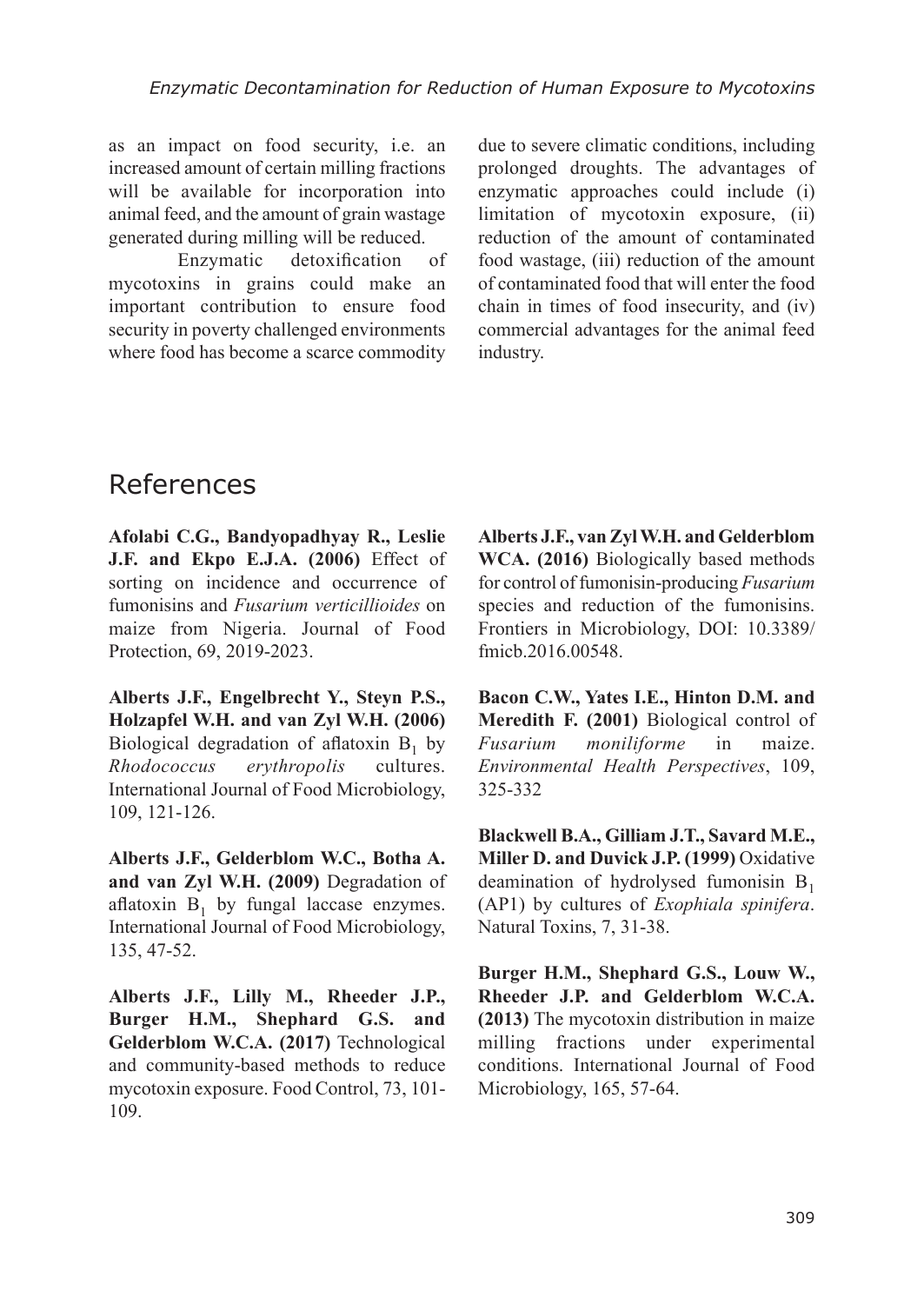**Cleveland T.E., Dowd P.F., Desjardins A.E., Bhatnagar D. and Cotty P.J. (2003)** Unites States Department of Agriculture-Agricultural Research Service research on pre-harvest prevention of mycotoxins and mycotoxigenic fungi in US crops. Pest Management Sciences, 59, 629-42.

**Desjardins A.E., Manandhar G., Plattner R.D., Maragos C.M., Shrestha K. and McCormick S.P. (2000)** Occurrence of *Fusarium* species and mycotoxins in Nepalese maize and wheat and the effect of traditional processing methods on mycotoxin levels. Journal of Agricultural and Food Chemistry, 48, 1377-1383.

**Duvick J., Rood T., Maddox J. and Gilliam J. (1998a)** "Detoxification of mycotoxins in planta as a strategy for improving grain quality and disease resistance: identification of fumonisin-degrading microbes from maize", in Molecular genetics of hostspecific toxins in plant disease, Developments in Plant Pathology Vol. 13, eds. K. Kohmoto and O.C. Yoder (Springer International Publishing AG), pp. 369-381.

**Duvick J., Rood T. and Wang X. (1998b)** Fumonisin detoxification enzymes. U.S. Patent No 5,716,820. Washington, DC: U.S. Patent and Trademark Office.

**Etcheverry M., Torres A., Ramirez M.L., Chulze S. and Magan N. (2002)** In vitro control of growth and fumonisin production by *Fusarium verticillioides* and F. proliferatum using antioxidants under different water availability and temperature regimes. Journal of Applied Microbiology, 92, 624-632.

**Fandohan P., Ahouansou R., Houssou P., Hell K., Marasas W.F.O. and Wingfield M.J. (2006)** Impact of mechanical shelling and dehulling on *Fusarium* infection and fumonisin contamination in maize. Food Additives and Contaminants, 23, 415-421.

**Food and Agricultural Organization United Nations (FAO)**, **(2003)** Worldwide regulations of mycotoxins in food and feed in 2003. Nutrition Divison. http://www.fao. org/3/a-y5499e07.htm (Accessed, June 2018).

**Gelderblom W.C.A., Cawood M.E., Snyman S.D., Vleggaar R. and Marasas W.F.O. (1993)** Structure-activity relationships of fumonisins in short-term carcinogenesis and cytotoxicity assays. Food and Chemical Toxicology, 31, 407-414.

**Hartinger D., Schwartz H., Hametner C., Schatzmayr G., Haltrich D. and Moll W.D. (2011)** Enzyme characteristics of aminotransferase FumI of *Sphingopyxis* sp. MTA144 for deamination of hydrolyzed fumonisin  $B_1$ . Applied Microbiology and Biotechnology, 91, 757-768.

**Heinl S., Hartinger D., Thamhesl M., Kunz-Vekiru E., Krska R., Schatzmayr G., Moll W. and Grabherr R. (2010)** Degradation of fumonisin  $B_1$  by the consecutive action of two bacterial enzymes. Journal of Biotechnology, 145, 120-129.

**IARC. (2012)**. IARC Scientific Publication. Improving Public Health through Mycotoxin Control. Pitt J.I., Wild C.P., Baan R., Gelderblom W.C.A., Miller J.D., Riley R. T. & Wu F. (Eds.)., no. 158, WHO Press, World Health Organisation, Geneva, Switzerland. http://scabusa.org/pdfs/IARC\_STP-158\_ Dec-2012.pdf.

**Kimanya M.E., De Meulenaer B., Tiisekwa B., Ndomondo-Sigonda M., Devlieghere F., Van Camp J. and Kolsteren P. (2008)** Co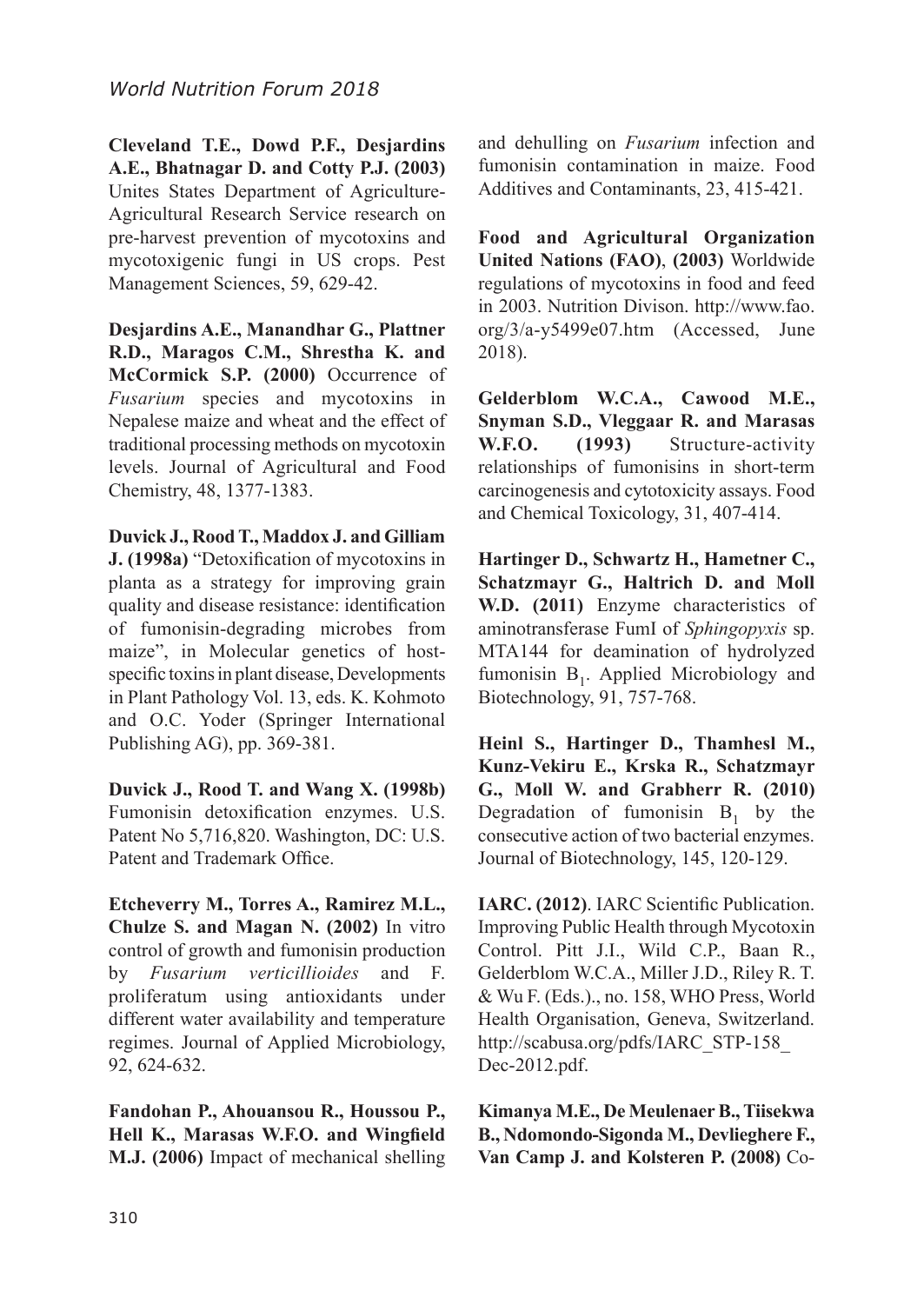occurrence of fumonisins with aflatoxins in home-stored maize for human consumption in rural villages of Tanzania. Food Additives and Contaminants, 25, 1353-1164.

**Larkin R.P. and Fravel D.R. (1998)** Efficacy of various fungal and bacterial biocontrol organisms for control of *Fusarium* wilt of tomato. Plant Disease, 82, 1022- 1028.

**Marasas W.F.O., Gelderblom W.C.A., Shephard G.S. and Vismer H.F. (2008)** Mycotoxins: A global problem. In: Leslie, J.F., Bandyopadhyay, R, Visconti, A. (Eds). Mycotoxins: Detection Methods, Management, Public Health and Agricultural Trade, CAB International, Oxfordshire, United Kingdom. pp. 29-39.

**Matumba L., Monjerezi M., Kankwamba H., Njoroge S.M.C., Ndilowe P., Kabuli H., Kambewa D. & Njapau H. (2015)**. Knowledge, attitude, and practices concerning presence of molds in foods among members of the general public in Malawi. Mycotoxin Research, 32, 27-36.

**Minto R.E. and Townsend C.A. (1997)** Enzymology and molecular biology of aflatoxin biosynthesis. Chemical Reviews, 97, 2537-2555.

**Mishra H.N. and Das C. (2003)** A review on biological control and metabolism of aflatoxin. Critical Reviews in Food Science and Nutrition, 43, 245-264.

**Moll D., Hartinger D., Grießler K., Binder E.M. and Schatzmayr G. (2011)** Method for the production of an additive for the enzymatic decomposition of mycotoxins, additive, and use thereof. US Patent No 8703460 B2. Washington, DC: U.S. Patent and Trademark Office.

**Oswald I.P., Grenier B., Schatzmayr G. and Moll W. (2012)** "Enzymatic detoxification of mycotoxins: hydrolysis of fumonisin  $B_1$  strongly reduced the toxicity for piglets," in World Nutrition Forum, NutriEconomics, Balancing Global Nutrition & Productivity, ed. E.M. Binder (Anytime Publishing Leicestershire, UK), not 263 pp. 271.

**Phillips T.D., Afriyie-Gyawu E., Williams J., Huebner H., Ankrah N-A. Ofori-Adjei D., Jolly P., Johnson N., Taylor J., Marroquin-Cardona A., Xu L., Tang L. and Wang J-S. (2008)** Reducing human exposure to aflatoxin through the use of clay: a review. Food Additives and Contaminants, 25, 134-145.

**Samapundo S., De Meulenaer B., Osei-Nimoh D., Lamboni Y., Debevere J. and Devlieghere F. (2007)** Can phenolic compounds be used for the protection of corn from fungal invasion and mycotoxin<br>contamination during storage? Food contamination during storage? Food Microbiology, 24, 465-473.

**Van der Westhuizen L., Shephard G.S., Burger H.-M., Rheeder J.P., Gelderblom W.C., Wild C.P. and Gong,Y.Y. (2011)** Fumonisin  $B_1$  as a urinary biomarker of exposure in a maize intervention study among South African subsistence farmers. Cancer Epidemiology, Biomarkers and Prevention, 20, 483-489.

**Van der Westhuizen L., Shephard G.S., Rheeder J.P., Burger H.-M., Gelderblom W.C.A., Wild, C.P. and Gong, Y.Y. (2010)** Simple intervention method to reduce fumonisin exposure in a subsistence maizefarming community in South Africa. Food Additives and Contaminants, 27, 1582-1588.